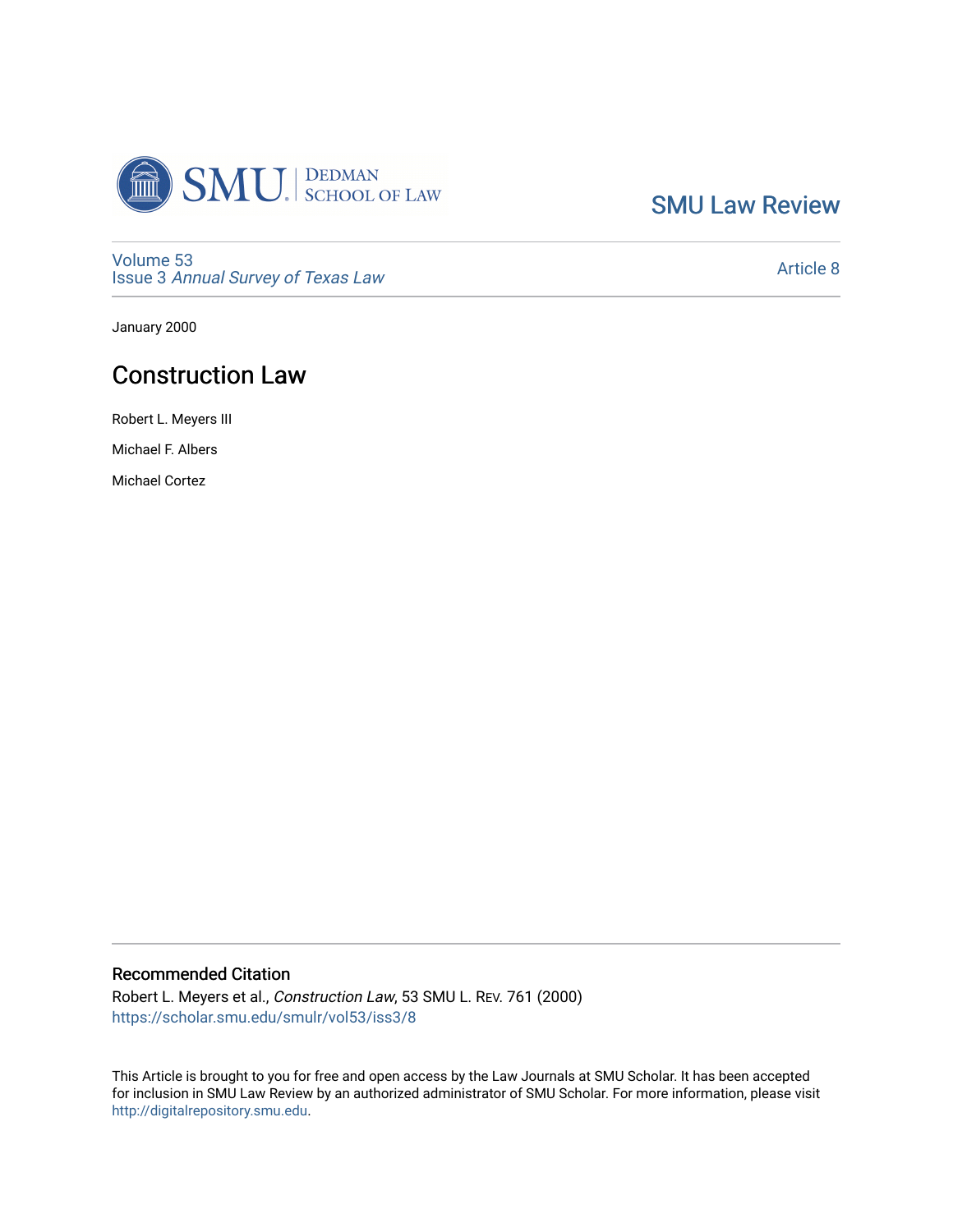# **CONSTRUCTION** LAW

*Robert L. Meyers, III\* Michael F. Albers\*\* Michael Cortez\*\*\**

#### TABLE OF CONTENTS

| VI. LEGISLATIVE UPDATE—MECHANIC'S LIENS  768  |  |
|-----------------------------------------------|--|
|                                               |  |
|                                               |  |
| IX. SOVEREIGN IMMUNITY/DISPUTE RESOLUTION 770 |  |
|                                               |  |

S is always true in the area of construction law, the most significant cases arising during the survey period cut across a broad spectrum of legal issues. Contractual disputes and interpretations, personal injury and liability, governmental rights and immunities, competitive bidding procedures, and statutory enactments are among the items of interest promulgated in the past year. As always, the potential exists that the authors' view of what is and is not a noteworthy case may

<sup>\*</sup> Robert L. Meyers, III received both his undergraduate (B.A. 1958) and his law degree (L.L.B. 1960) from Southern Methodist University. He is a partner in the Dallas office of Jones, Day, Reavis & Pogue and has concentrated his practice on construction documentation, litigation, and arbitration for over thirty years.

<sup>\*\*</sup> Michael F. Albers received both his undergraduate (B.A., cum laude, 1976) and his law degree (J.D. 1981) from Southern Methodist University. He is a partner in the Dallas office of Jones, Day, Reavis & Pogue and concentrates his practice in the areas of construction law, construction documentation, and commercial real estate development. He has written for and participated in the presentation of various programs concerning construction law, including the Practicing Law Institute's Construction Contracts Seminars, the Texas Bar Advanced Real Estate Program, and the ABA/Joint Program on Bankruptcy in the Construction Industry. Mr. Albers is a contributing author to the following books published by John Wiley & Sons: CONSTRUCTION FAILURES (1989), PROVING **AND** PRIC- **ING** CONSTRUCTION **CLAIMS** (1990), and FivrY **STATE** CONSTRUCTION LIEN **AND** BOND LAW (1992).

<sup>\*\*\*</sup> Michael Cortez received his undergraduate DEGREE (B.B.A. 1991) from Texas A&M University and his law degree **(J.D.** 1994) from Southern Methodist University. He is an associate in the Construction & Governments Contracts Practice Group at the Dallas office of Jenkens & Gilchrist, and focuses his practice exclusively in the area of construction law and the related matters of domestic and international construction projects, including construction contracts, corporate matters, and dispute resolution. Mr. Cortez is a regular speaker and contributing author to various construction industry organizations and publications.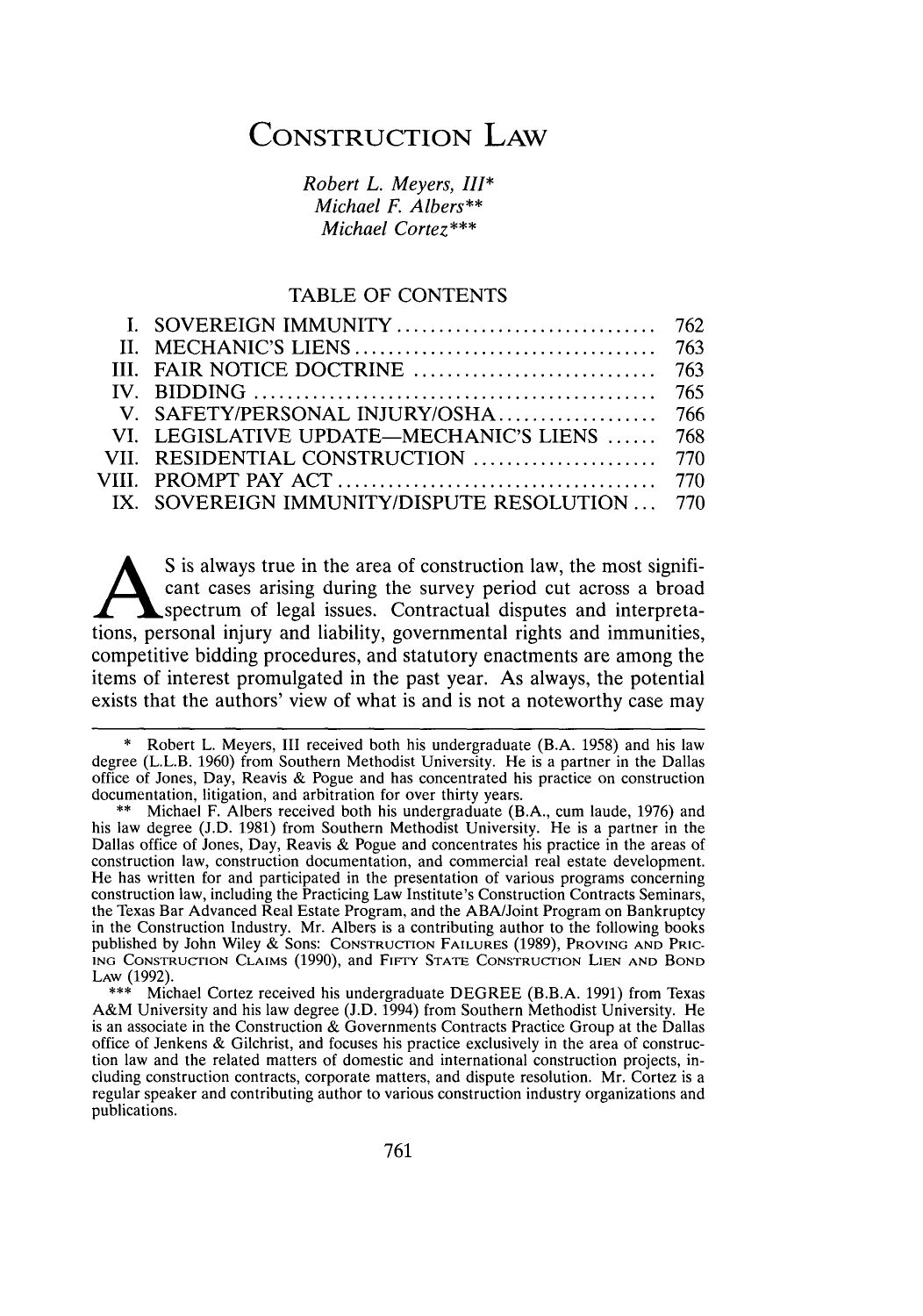differ from the opinion of the reader, and apologies are therefore extended to those whose favorite case may have been omitted.

#### I. SOVEREIGN IMMUNITY

In the aftermath of *Federal Sign v. Texas Southern University,'* the issue of sovereign immunity continues to be a source of keen interest to contractors and the practitioners of construction law. In *Federal Sign,* the Texas Supreme Court indicated in a footnote that "[t]here may be other circumstances where the State may waive its immunity by conduct other than simply executing a contract so that it is not always immune from suit when it contracts."<sup>2</sup> Taking this footnote at face value, the Austin Court of Appeals has decided a number of recent cases, each touching on the *Federal Sign* footnote.

In *Aer-Aerontron, Inc. v. Texas Department of Transportation,3* the court held that the state had waived its sovereign immunity by its egregious conduct in ordering and accepting police radios and then refusing payment. Later, in *Little-Tex Insulation Co. v. General Services Commission,4* and *Texas Natural Resources Conservation Commission v. IT-Davy,5* the Austin court in both cases reinforced the position that the state can waive its sovereign immunity in a breach of contract action by its conduct, especially where the state accepts goods or services pursuant to a contract and then refuses payment.

A recent case in which the court did not find a waiver of the state's shield of sovereign immunity was *Tsumi, Inc. v. Texas Parks & Wildlife Department.6* This case involved an oral contract for the creation and distribution of mail-order gift catalogs. Prior to bringing suit, the contractor did not seek legislative permission to sue, nor did it contend that a statutory right to sue existed. Tsumi relied on the *Federal Sign* footnote and filed suit stating that the state through certain conduct had waived the protection of sovereign immunity. The court, while acknowledging this proposition, found that the contractor brought insufficient factual allegations to invoke the court's jurisdiction.

A majority of the cases decided by the Third Court of Appeals in Austin clearly indicate the fallout from the *Federal Sign* decision. The state's execution of a contract to pay for services rendered, coupled with its acceptance of those goods and services without paying for them, can be seen as a waiver of the state's immunity to be sued. As a result, sovereign immunity may not provide the categorical shield sought and expected by state agencies. However, as stated in last year's Survey, until this matter is settled, this area of construction law will continue to spark interest and

<sup>1. 951</sup> S.W.2d 401 (Tex. 1997).

<sup>2.</sup> Id. at 408 n.1.

<sup>3. 997</sup> S.W.2d 687 (Tex. App.—Austin 1999, no pet.).

<sup>4. 997</sup> S.W.2d 358 (Tex. App.-Austin 1999, no pet.).

<sup>5. 998</sup> S.W.2d 898 (Tex. App.—Austin 1999, no pet.).

<sup>6.</sup> No. 03-99-00205-CV, 2000 Tex. App. LEXIS 1265 (Tex. App.-Austin Feb. 25,

<sup>2000,</sup> no pet. h.), rule 53.7(f) motion filed (Apr. 10, 2000).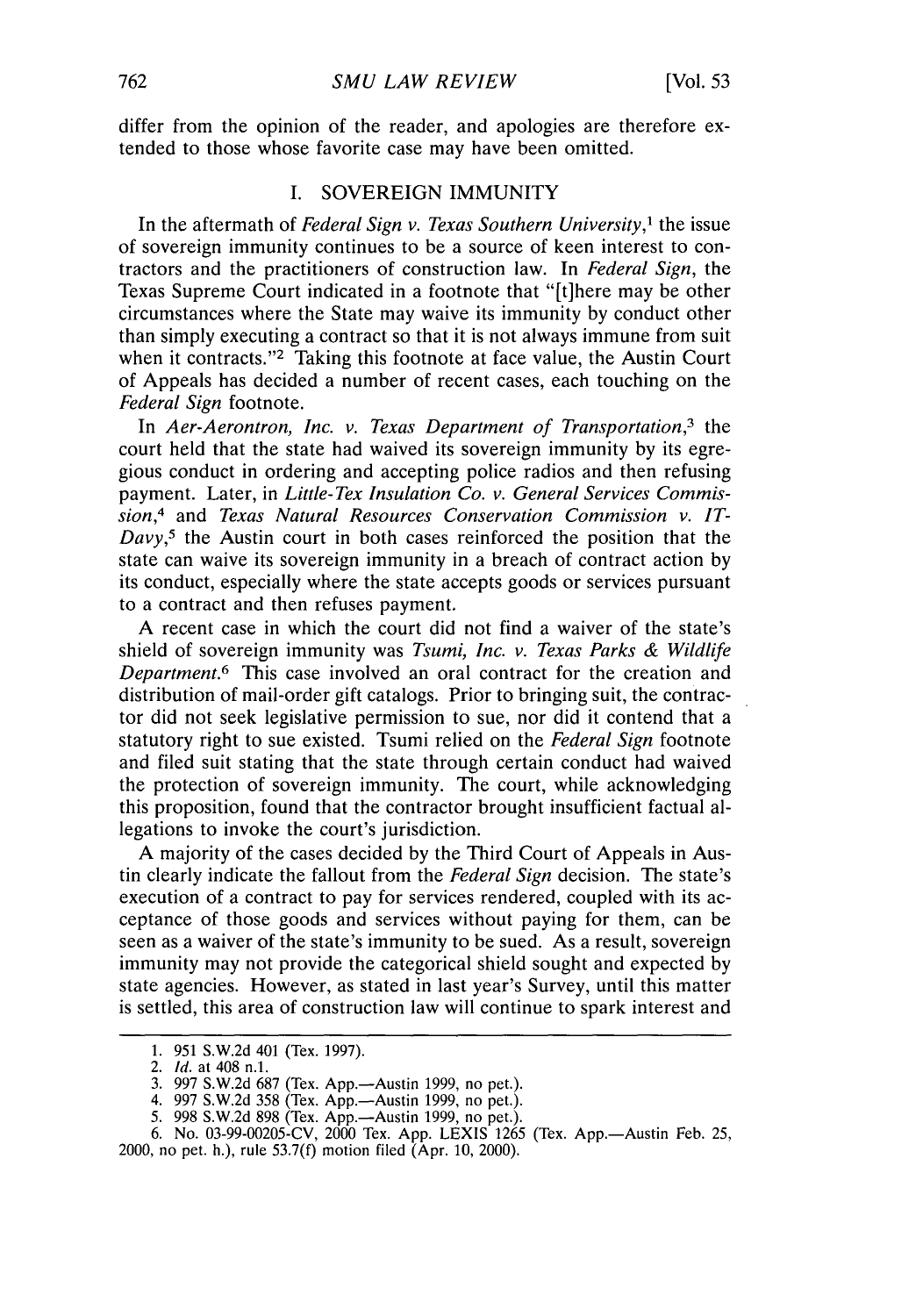controversy. In addition to the case law, the Legislature attempted to address the issue of sovereign immunity during the 76th Legislative Session, which is discussed later in this article.

## II. MECHANIC'S LIENS

The long-held Texas rule has been that where a construction contract is entered into by a lessee tenant, and not by the lessor owner, the lien rights of the contractor will be limited to a claim against the leasehold interest of the tenant. As a result, attempts to establish a lien on the owner's property are routinely rejected. Contrary to Texas case law going back decades, the Houston Court of Appeals has provided a new pathway for those providing improvements to a tenant to assert lien rights against the owner's fee estate.

In *Bond v. Kagan-Edelman Enterprise,7* the Court of Appeals reversed the trial court's decision and held that a tenant's contractor was entitled to a lien claim on the owner's entire shopping center. In *Bond,* the contractor was hired by the tenant to complete the interior construction of a restaurant. The court analyzed the case not only from the potential agency issue of the relationship between the tenant and the owner (consistent With the generalized exception), but also concentrated on the lease provisions between the owner and the tenant.

The *Bond* court found that because the lease contained specified contingencies related to the construction of certain improvements (which were to be completed by the tenant), the terms of the lease were in fact a general construction contract between the owner and tenant. The court concluded that the instrument did not become a lease until the fulfillment of the condition precedent (i.e., completion of the construction of the restaurant). Therefore, the court construed the owner-tenant relationship to be that of an owner-general contractor at the time of the filing of the lien. Consequently, the tenant's contractor was not limited to a claim against the tenant or the tenant's property interest, but was afforded the lien rights available to a lower-tier subcontractor claimant against the owner of the shopping center. In reaching such a conclusion, the *Bond* decision has lowered the apparent threshold that a contractor must pass in order to file a lien, not only on the leasehold interest of the tenant, but also on the fee interest of the owner.

## III. FAIR NOTICE DOCTRINE

In *Douglas Cablevision IV, L.P. v. Southwestern Electric Power Co.,8* the Texarkana Court of Appeals followed the conspicuousness requirement of *Dresser Industries, Inc. v. Page Petroleum, Inc.,9* whereby ordi-

<sup>7. 985</sup> S.W.2d 253 (Tex. App.-Houston [1st Dist.] 1999, no pet. h.) *reh'g overruled* (Feb. 25, 1999), Rule 53.7(f) motion filed (Mar. 31, 1999).

<sup>8. 992</sup> S.W.2d 503 (Tex. App.—Texarkana, 1999, pet. denied).

<sup>9. 853</sup> S.W.2d 505 (Tex. 1993).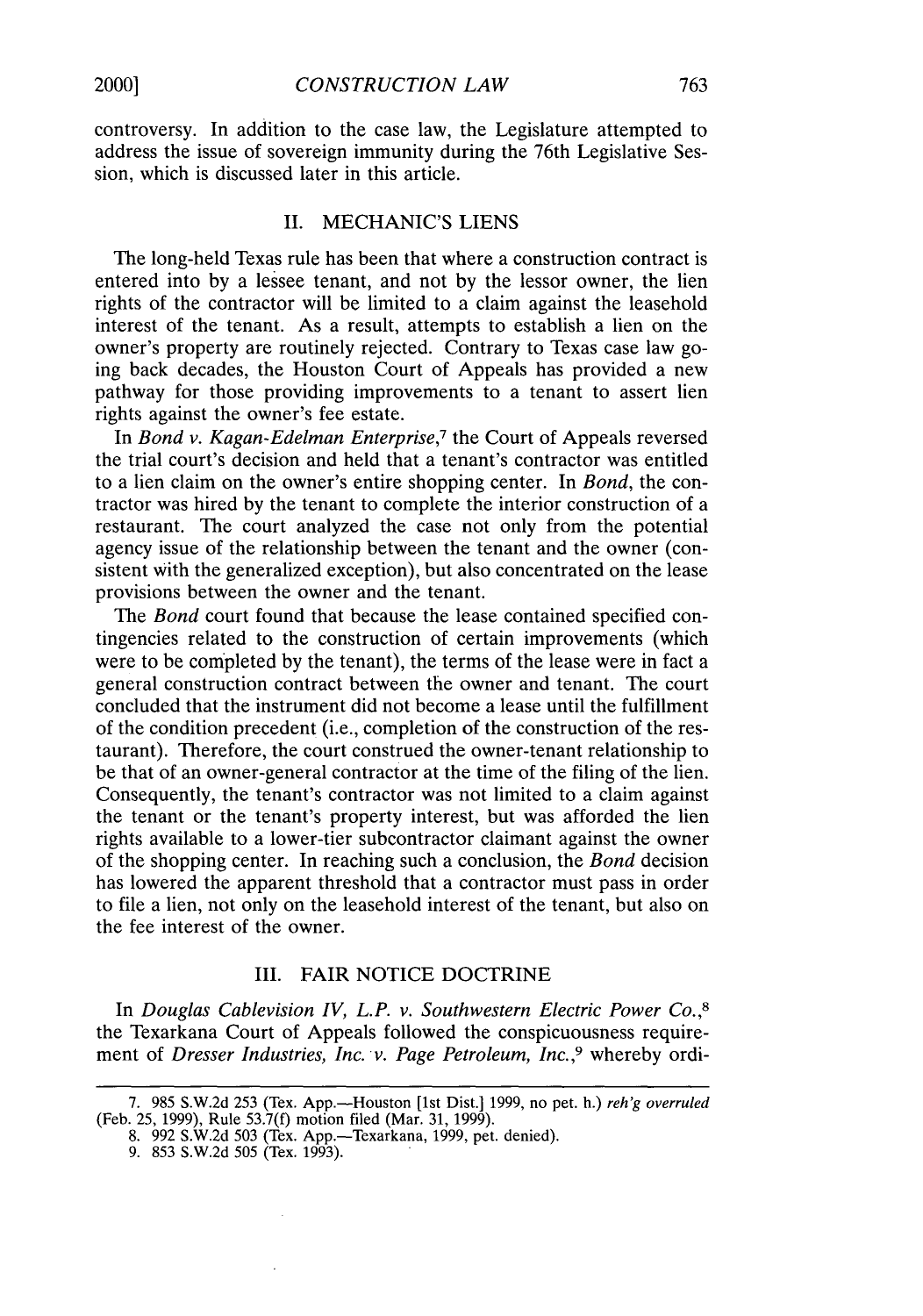nary risk-shifting clauses, such as indemnification provisions, must be conspicuous enough in their presentation for a reasonable person to have noticed them. The indemnification clause in *Douglas Cablevision* was not highlighted, in larger print, or underlined. Southwestern Electric Power ("SWEPCO"), the indemnitee, contended that the fact that the indemnification provision in its contract comprised two pages of a thirteen-page document in and of itself demonstrated it was a significant portion of the contract and, as such, was conspicuous. 10 The court rejected this argument, stating:

All of the twenty-two numbered paragraphs, including paragraph seventeen which includes the indemnity provision, are printed in the same size and type of font. None of the paragraphs are preceded with any kind of descriptive heading. The actual language which requires Douglas to indemnify SWEPCO is contained in two sentences spanning roughly one-half page of a thirteen-page document. The indemnity provision was no more visible than any other provision in the agreement and does not appear to be designed to draw the attention of a reasonable person against whom the clause was to operate. We find that the clause was not conspicuous and did not comply with the fair notice requirement.<sup>11</sup>

In *Lexington Insurance Co. v. W. M. Kellogg Co.*,<sup>12</sup> it was held that the release of a contractor from liability for known and unknown claims did not apply to a contractor's future negligence. Therefore, the release did not need to comply with the Fair Notice Doctrine of *Dresser.* The case involved a dispute over a "closed-out" agreement after the contractor had already entered into a contract under which the contractor was to design, engineer, and construct an efethylene manufacturing facility. During the project, a dispute arose regarding the work performed by the contractor. At the completion of the project, the parties executed a "Project Close-Out Settlement Agreement" which provided that the owner would "hereby and forever release, acquit, and discharge [contractor] of and from any and all claims, actions or causes of action, known or unknown" arising out of the contract. The terms of the Agreement were challenged on the grounds that the release language was not sufficiently conspicuous to provide fair notice. The court respected the claim, and in doing so, pointed out that the requirements of *Dresser* specifically state that its decision "applies the fair notice requirements to indemnity agreements and releases only when such exculpatory agreements are utilized to relieve a party of liability for its own negligence *in advance.' <sup>3</sup>*

The court emphasized that a "close-out" agreement releasing the contractor from liability was drafted and executed after the acts that could give rise to the liability were completed. 14 Further, the agreement was

<sup>10.</sup> *See Douglas Cablevision,* 992 S.W.2d at 507.

<sup>11.</sup> *Id.* at 509.

<sup>12. 976</sup> S.W.2d 807 (Tex. App.—Houston [1st Dist.] 1998, pet. denied).

<sup>13.</sup> *Id.* at 809 (emphasis added).

<sup>14.</sup> *See id.*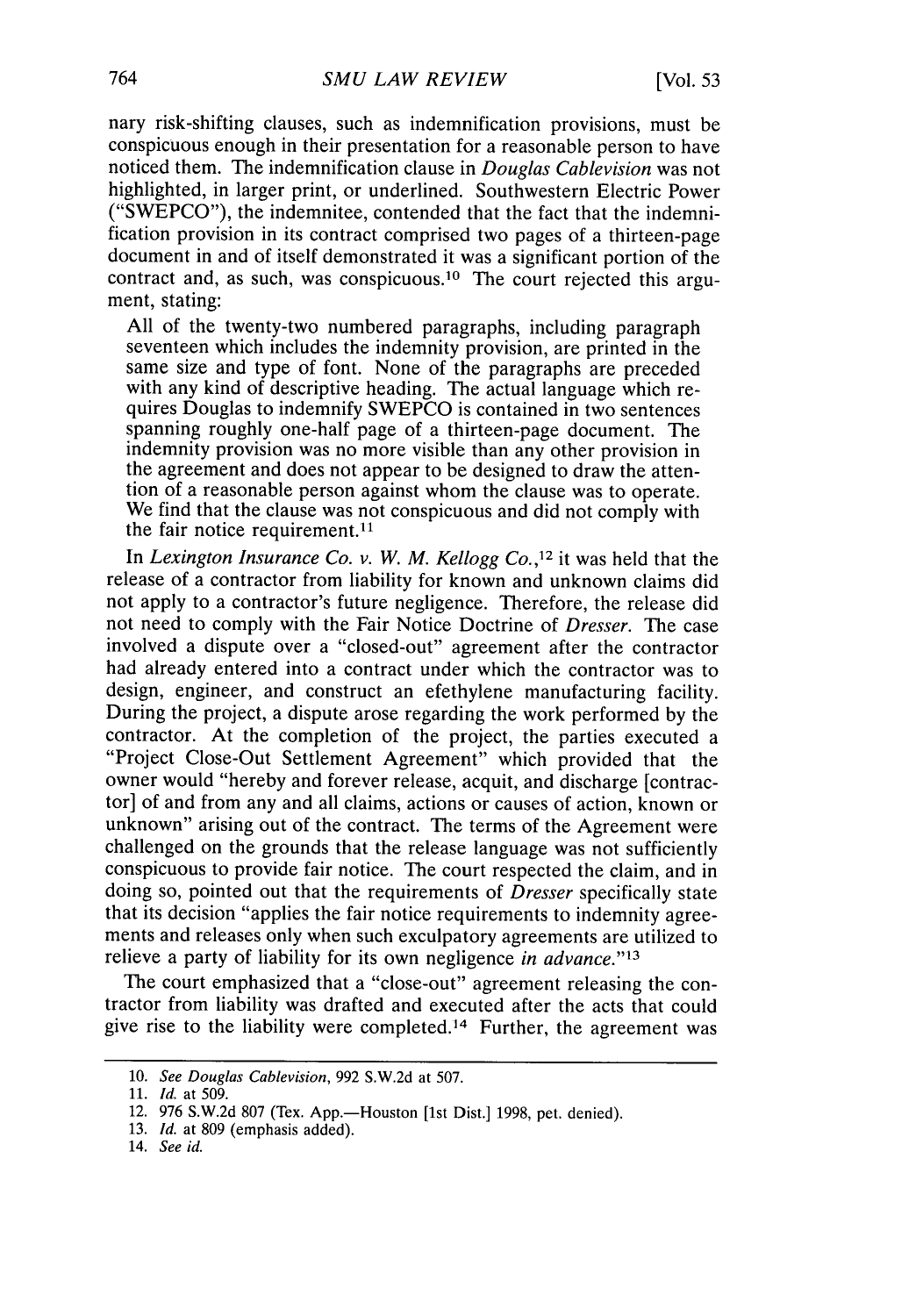signed after the construction of the plant had been completed, and the dispute arose during the construction, which was before the agreement was signed. Therefore, the *Lexington* court held that the Fair Notice Doctrine under *Dresser* was inapplicable to the case. The clear indication in *Lexington* is that the potential future discovery of "unknown" matters included within the release is alone insufficient to constitute an agreement or release "in advance."

## IV. BIDDING

The San Antonio Court of Appeals upheld a clause in a bid package barring the contractor's claims against the architect based on the architect's evaluation or recommendation of the contractor's bid in *Sedona Contracting, Inc. v. Ford, Powell & Carson, Inc.15* In *Sedona,* a bidder's suit against an architectural firm that recommended rejection of its low bid on the grounds of tortious interference with business relations, defamation, and negligence, was dismissed on waiver grounds. The Northeast Independent School hired the architectural firm of Ford, Powell & Carson, Inc. to design and supervise the construction of improvements to a high school. Sedona Contracting, Inc. submitted the low bid. However, the architect recommended to the school district that it not award Sedona the contract, saying that the contractor was not qualified. Thereafter, Sedona presented evidence that it was a qualified and responsible bidder, but the contract was nevertheless subsequently awarded to the second lowest bidder.<sup>16</sup>

The court dismissed Sedona's claim for defamation and interference with its business relations, citing a clause in the bid documents which provided and required that "each bidder agrees to waive any claim it has or may have against the Owner, the Architect-Engineer, and their respective employees, arising out of or in connection with the administration, evaluation, or recommendation of any bid."'17 The appellate court held that Sedona's participation in the bidding process was consent not only to being rejected, but also to the possibility of an intentional tort.<sup>18</sup>

Sedona's alternative argument that the foregoing provision was against public policy and unenforceable was also rejected. The court disagreed with Sedona's interpretation, stating that:

[i]f we were to open an architectural firm or engineering firm to liability for their recommendation, we would negate the process of finding a qualified contractor. We agree with [architect] that such a result would eviscerate the competitive bidding process, and relegate the process to a battle of numbers.<sup>19</sup>

19. *Id.* at 198.

<sup>15. 995</sup> S.W.2d 192 (Tex. App.-San Antonio 1999, pet. denied).

<sup>16.</sup> See id. at 194-95.

<sup>17.</sup> *Id.* at 194.

<sup>18.</sup> *See id.* at 196.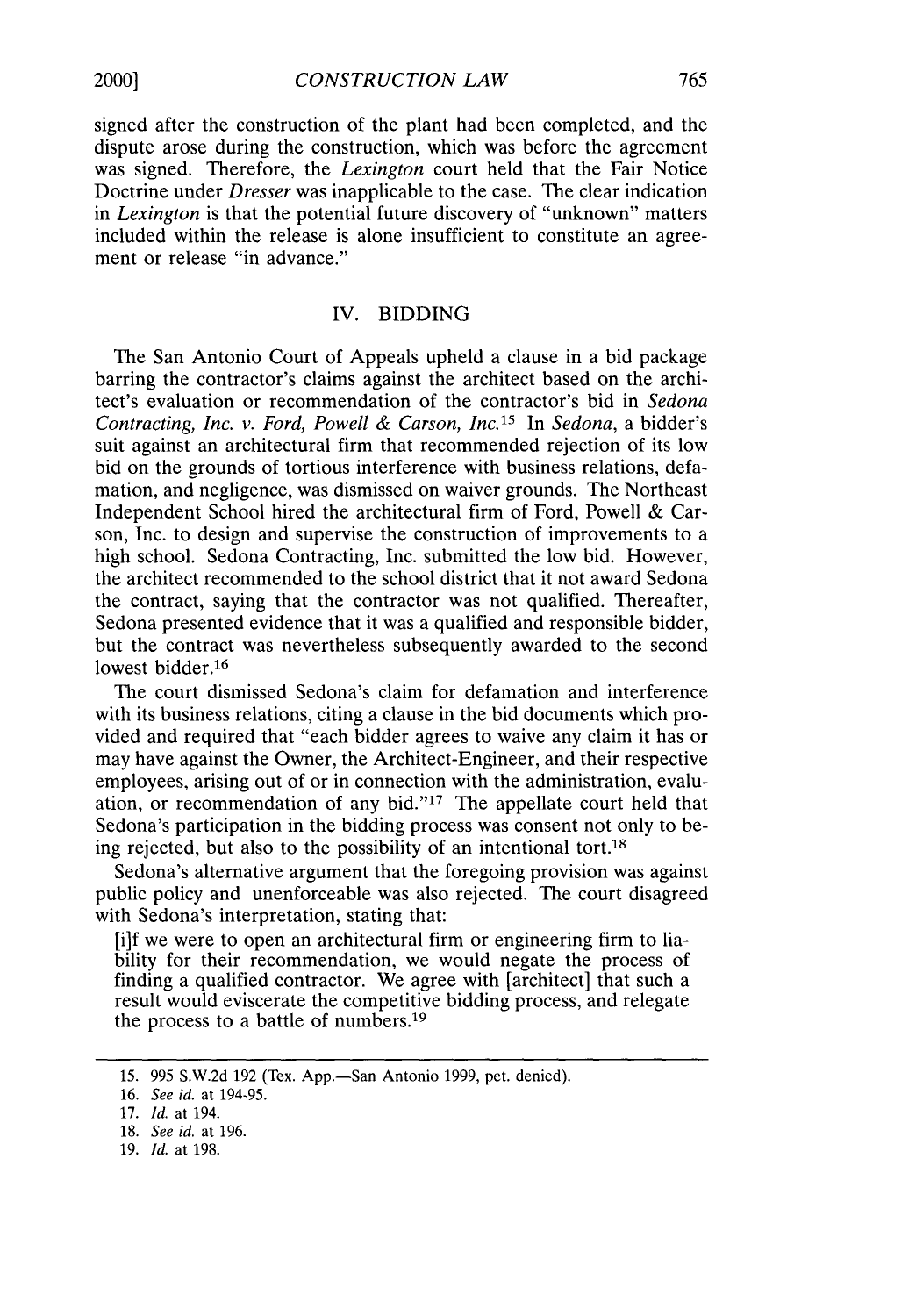#### V. SAFETY/PERSONAL INJURY/OSHA

In *Bright v. Dow Chemical Co.,20* the Houston Court of Appeals held that an owner who supervises an independent contractor's work for compliance or safety rules may be liable for injuries suffered by the contractor's employees. In this case, the plaintiff was a carpenter for the general contractor that was retained to build a gas compressor unit for the owner, Dow Chemical. The contract between Dow Chemical and the general contractor required that the contractor provide all materials and stated that the general contractor was an independent contractor.<sup>21</sup> The plaintiff's arm was crushed when a pipe fell as he was removing plywood forms for a concrete pier. The pipe that fell had been put in place by another employee of the general contractor, but the Plaintiff alleged that the owner was negligent in overseeing the work being performed by the general contractor on the project.

The plaintiff argued that Dow Chemical had the right to control and supervise the work and to oversee safety on the job site. The Court of Appeals noted that supervisory control, such as that alleged by the plaintiff, "must relate to the activity that actually caused the injury, and [must] grant the owner at least the power to direct the order in which the work is to be done, or the power to forbid it being done in an unsafe manner."<sup>22</sup> In this case, the owner's representative testified in a pre-trial deposition that he supervised the work being done to ensure that it was done safely, and that he had the authority to prevent the general contractor from doing work he felt was unsafe.<sup>23</sup>

The owner pointed out that the general contractor had its own safety representative on site who was responsible for seeing to it that all of the general contractor's employees complied with all applicable safety rules and requirements. However, the court stated that it could not ignore the evidence indicating that the owner retained some supervisory control over the general contractor's work on the premises. Since the owner had the power to forbid work being done in an unsafe manner, the court ruled that the owner owed a duty to the general contractor's employees to exercise supervisory control with reasonable care.<sup>24</sup>

In *Koch Refining Co. v. Chapa,25* the Texas Supreme Court overturned a decision holding that an owner's placement of a "safety man" on a job site creates a duty to employees of an independent contractor. The court relied on its holdings in *Hoechst-Celanese Corp. v. Mendez26* in responding to the claims that the owner's safety employees had instructed the independent contractor to perform in a safe manner, because requiring an independent contractor to "observe and promote compliance with

<sup>20. 1</sup> S.W.3d 787 (Tex. App.--Houston [1st Dist.] 1999, no pet.).

<sup>21.</sup> *See id.* at 790-91.

<sup>22.</sup> *Id.* at 790.

<sup>23.</sup> *See* id. at 791.

<sup>24.</sup> See *id.*

<sup>25. 11</sup> S.W.3d 153 (Tex. 1999).

<sup>26. 967</sup> S.W.2d 354 (Tex. 1998).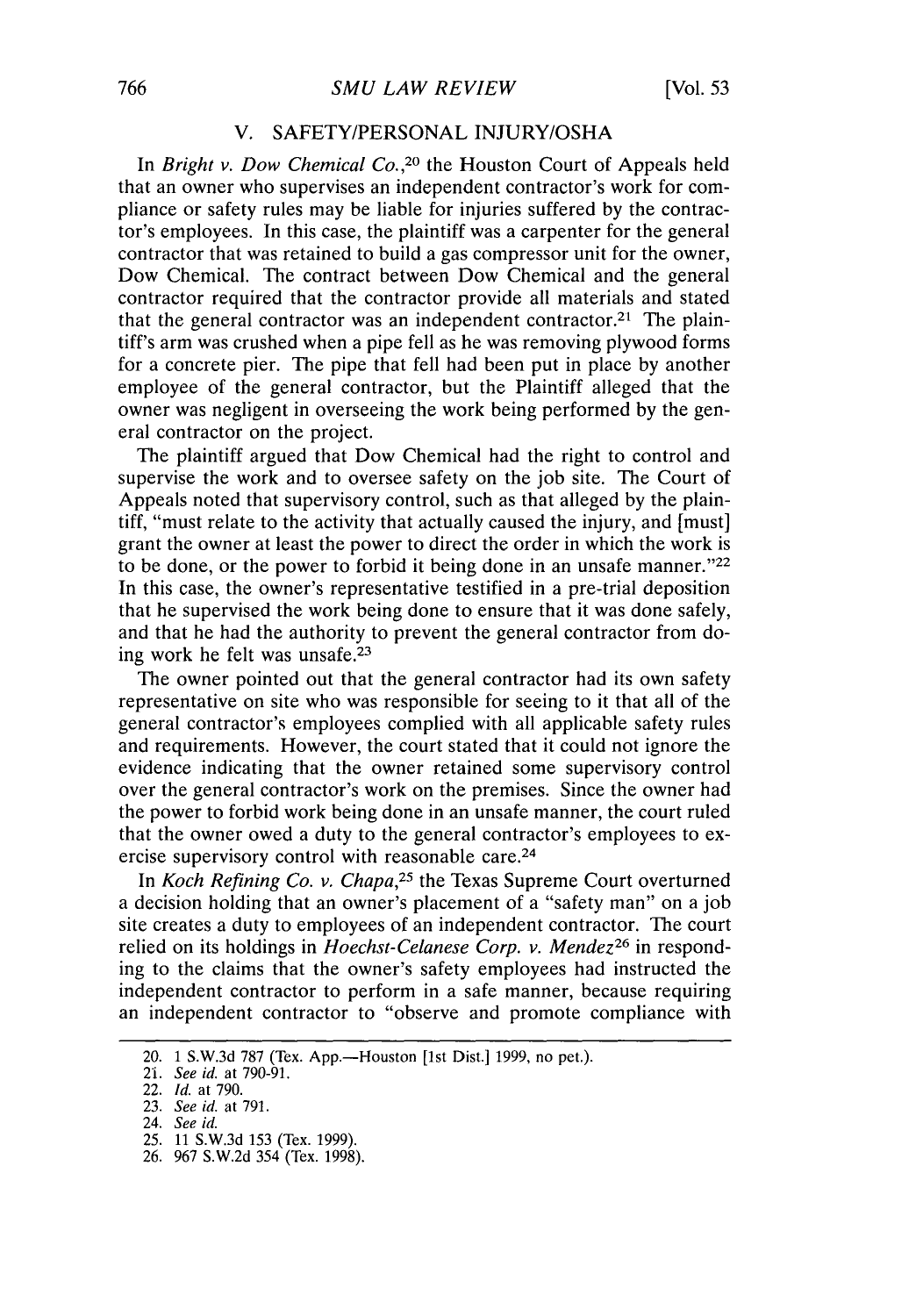Federal laws **...** and other standard safety precautions" does not impose an unqualified duty of care to ensure that an independent contractor's employees work safely.<sup>27</sup> Also, the Texas Supreme Court rejected the argument that the "possibility of control" by an owner constitutes evidence of the owner's "right to control" in *Coastal Marine Services v. Lawrence.28*

In *Laurel v. Herschap,29* the San Antonio Court of Appeals held a general contractor to be liable for two types of negligence in failing to keep the premises safe: (1) that arising from an activity on the premises, and (2) that arising from a premises defect. To recover on a negligent activity theory, the plaintiff would have to "establish that he was injured by or as a contemporaneous result of the activity itself rather than by a condition created by the activity."<sup>30</sup> The plaintiff testified at his deposition that he was injured by a falling pipe that fell less than sixty seconds after the general contractor's employee directed another subcontractor's employee to stop working.31

In this case, an employee of the subcontractor that supplied pipe to the general contractor was injured when a pipe fell on him during the course of the project. The allegation was made that an employee of the general contractor was responsible for the stoppage in moving the pipe supplies, which in turn caused the fall of the pipe onto the injured plaintiff. Given such facts, the Court of Appeals concluded that the plaintiff's injury was a contemporaneous result of the general contractor's employee's allegedly negligent activity of directing that the worker stop.32 The court then went on to observe that a general contractor does not usually have a duty to insure that a subcontractor performs work in a safe manner. If, however, the general contractor exercises some control over the subcontractor's work, the general contractor may be liable unless it exercises reasonable care in supervising the activity. "Retaining the power to direct the order of the work to be performed or to forbid it from being performed in a dangerous manner is a sufficient exercise of control to give rise to a duty to exercise reasonable care."33

A court outside the jurisdiction of the state of Texas presented an interesting case regarding a job site inspection by the Occupational Safety and Health Administration ("OSHA"). In *L.R. Willson & Sons, Inc. v. Occupational Safety & Health Review Commission,34* a steel erection contractor was renovating the Orange County Civic Center in Orlando, Florida when Joseph Dear, then head of OSHA, happened to be staying in a hotel across from the civic center. From his hotel room, Mr. Dear viewed

<sup>27.</sup> *Koch,* 11 S.W.3d at 156.

<sup>28. 988</sup> S.W.2d 223 (Tex. 1990).

<sup>29. 5</sup> S.W.3d 799, 801 (Tex. App.-San Antonio, 1999, no pet.).

<sup>30.</sup> *Id.*

<sup>31.</sup> *See id.* at 802.

<sup>32.</sup> *See id.*

<sup>33.</sup> *Id.*

<sup>34. 134</sup> F.3d 1235 (4th Cir. 1998), *cert. denied,* 525 U.S. 962 (1998).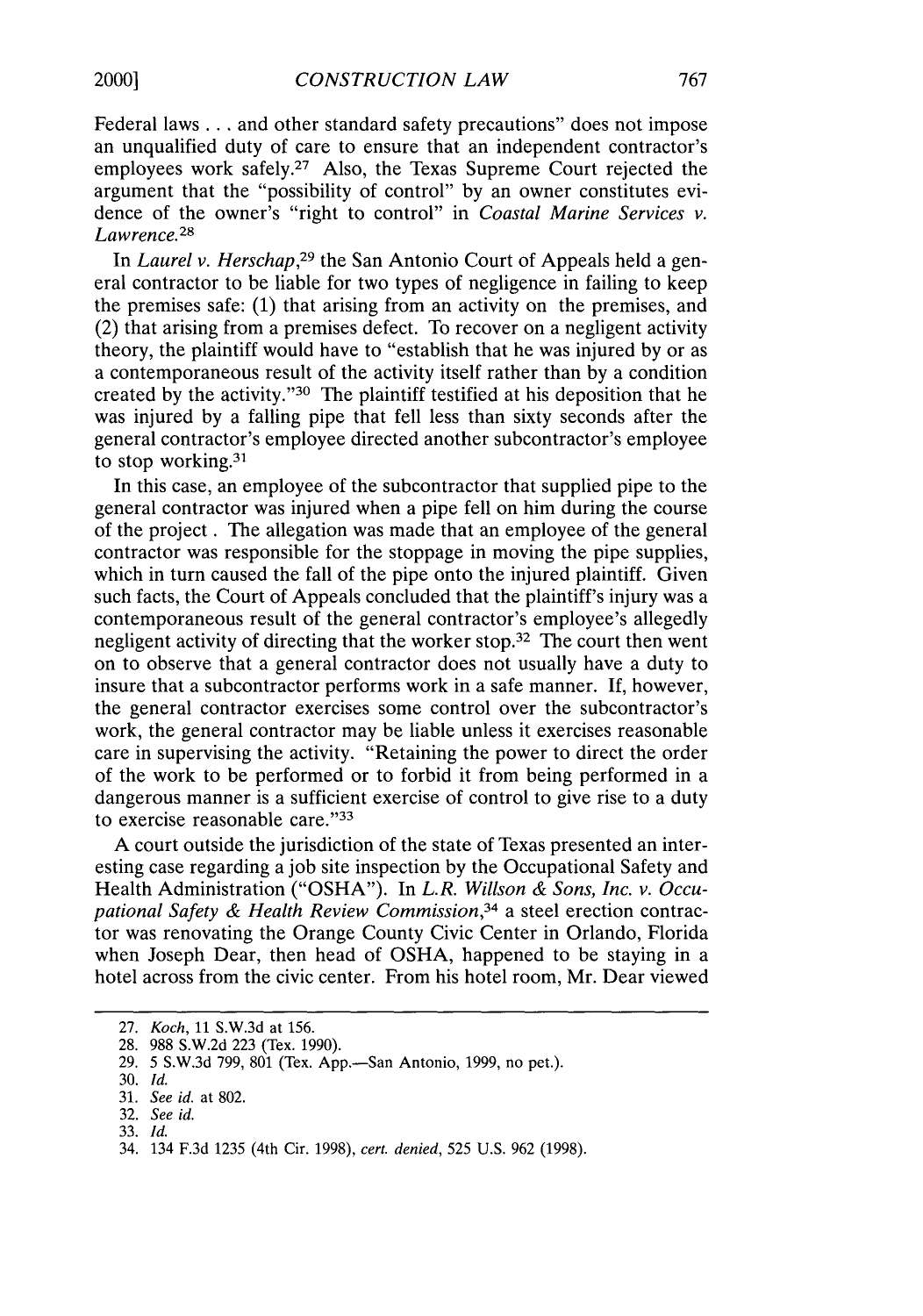the general contractor's employees working on the building without proper protection. Mr. Dear then called a local OHSA inspector to request an inspection of the site. Before going to the job site, the inspector came to the hotel and received permission from the management to go to the roof to videotape the employees who were not using proper protection. Thereafter, the inspector went to the job site and presented his credentials to the general contractor.<sup>35</sup>

The general contractor claimed that OSHA's off-site inspection (from the hotel roof across the street) violated its rights and asked that the evidence gathered be suppressed. The Occupational Safety and Health Review Commission determined that there was no violation of the employer's inspection rights. The Commission held that under section 8(a) of the Occupational Safety and Health Act, the requirement for an inspector to present credentials before inspecting or investigating applies only when the inspector makes an entry onto the site of the work and not to an inspection or an investigation conducted from an off-site location. <sup>36</sup> While inspections in the manner and circumstances of *Willson* may be uncommon, this case is of significant importance to general contractors' counsel on OSHA matters.

### VI. LEGISLATIVE UPDATE-MECHANIC'S LIENS

In the recent legislative session, the Legislature revised chapter 53 of the Texas Property Code to clarify existing statutes concerning construction on residential properties and disclosure statements by amending the existing language in the Texas Property Code, as follows: 37

- 1. The definition of "completion" from Section 53.106 to Section 53.001(15) was amended so that it applies to the entire Chapter 53, rather than just the subchapter relating to statutory retainage. It modifies the definition to make it clear that any type of replacement or repair of work performed under the contract will not affect the date of "completion" (only uncompleted work affects the date of completion);
- 2. Section 53.055(a) was amended by extending the period for sending the owner a copy of the affidavit claiming a lien from one business day to five calendar days after the date the affidavit is filed with the clerk;
- 3. Section 53.057 was amended to authorize claimants on residential construction projects to give the notice of contractual retainage in lieu of the Section 53.252 notice to owner (House Bill 740 had eliminated the notice of contractual retainage for residential construction projects);

<sup>35.</sup> See id. at 1237.

<sup>36.</sup> See id. at 1238-39.

<sup>37.</sup> Tex. H.B. 2054 §§ 1-14, 76th Leg., R.S. (1999) (to be codified as amendments to TEX. PROP. **CODE ANN.** ch. 53).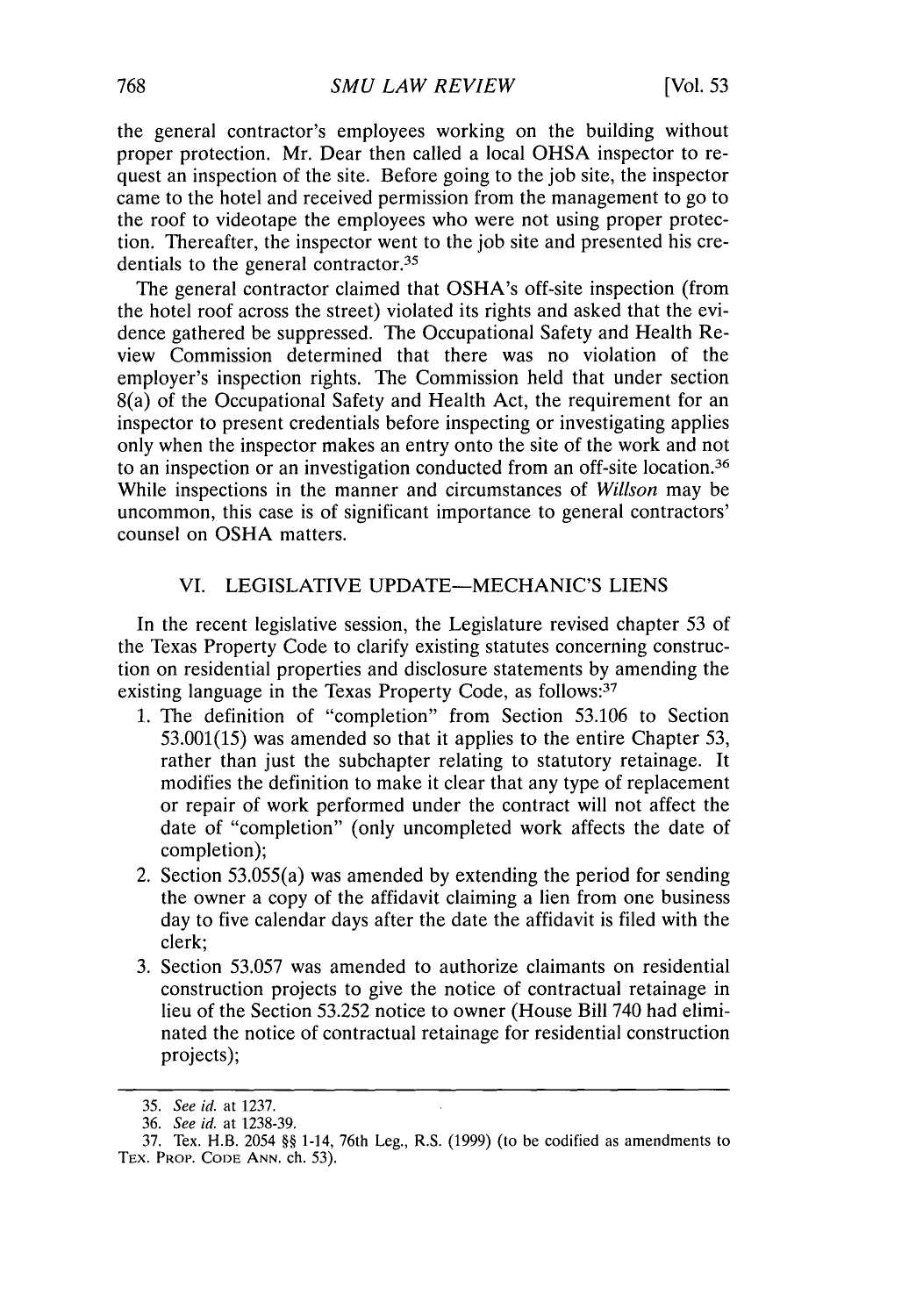- 4. Section 53.158 was amended to clarify the limitations periods for non-residential and residential construction projects-for non-residential, the limitations period will be two years from the last day for the claimant to file its lien affidavit or one year from completion, abandonment, or termination of the original contract, whichever is later; for residential, the limitations period will be one year from the later of the last day for filing the affidavit or completion, abandonment, or termination of the original contract (the new wording would appear to apply to the "constitutional lien" as well);
- 5. Sections 53.205(a) and 53.206(a) and (b) were amended to provide that bonds protect all individuals with a claim that relates to a residential construction project under subchapter K and specifies that a person is not required to give notice to the surety under certain conditions;
- 6. Section 53.255 was modified relating to the initial disclosure statement to consumers, making it consistent with changes made in House Bill 2054 and to clear up several ambiguities (including a change in the language concerning "statutory retainage");
- 7. Section 53.256 was amended to permit the parties to waive the list of subcontractors and suppliers on a residential construction project (the contractor must obtain a written waiver in compliance with the requirements of the statute); and
- 8. Section 53.258 was amended (and simplified) to make provisions relating to the "periodic" disclosure on residential projects to require the contractor to provide the owner, prior to the receipt of requested funds, with a list of the subcontractors the contractor intends to pay from such requested funds.

The Legislature also expanded the coverage of mechanic's liens to labor and materials for installation of landscaping, irrigations systems, retention ponds, and similar dirt work.38 As with the lien for architectural or engineering services, the "landscaping" labor and materials must have been furnished by the lien claimant pursuant to a written contract between the claimant and the owner (or its agent). In other words, a written contract is required, and the lien is limited to first tier (original contractor) claimants.

A new chapter 62 of the Texas Property Code was created to provide for a lien on real property for unpaid, earned commissions for commercial real estate brokers.39 Commercial broker's liens will be perfected in a manner very similar to mechanic's liens (notice letter and filed affidavit claiming a lien). The commercial broker's lien attaches as of the date the affidavit claiming the commercial broker's lien is recorded (note: mechanic's liens relate back to visible commencement of construction).

<sup>38.</sup> Tex. H.B. 2135, *§§* 1-4, 76th Leg., R. S. (1999) (to be codified as an amendment to TEX. PROP. **CODE ANN.** *§* 53.021).

<sup>39.</sup> Tex. H.B. 1052 *§§* 1-2, 76th Leg., R.S. (1999) (to be codified at TEX. PROP. **CODE** ANN. *§§* 862 et seq.).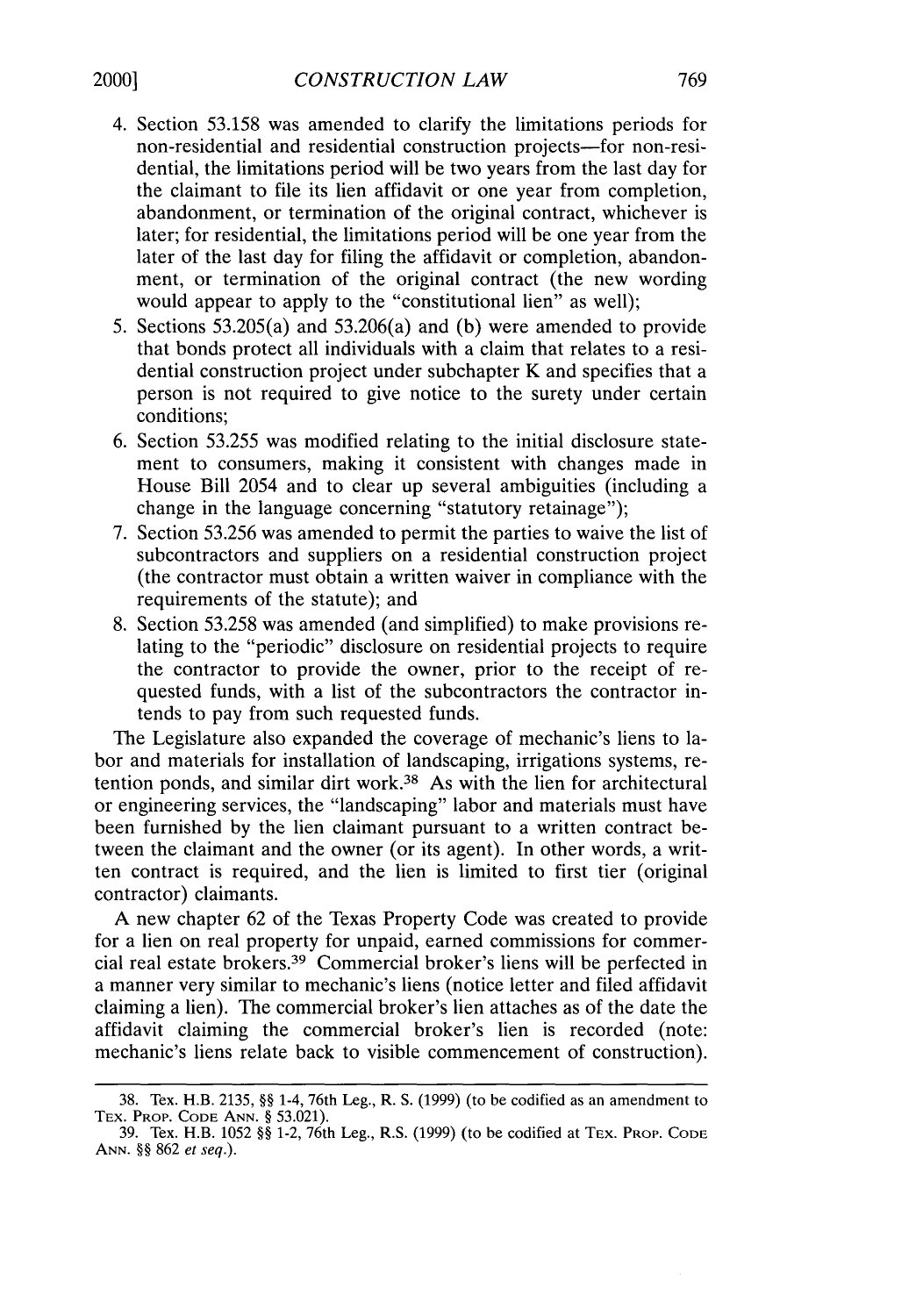The lien only applies to commercial projects, and a written agreement between the owner and the broker is required.

## VII. RESIDENTIAL CONSTRUCTION

The Residential Construction Liability Act (chapter 27 of the Texas Property Code) was amended to, among other things, allow the defendant (contractor) to recover attorney's fees for groundless/bad faith claims and to require mediation of claims in excess of \$7,500.40 It also requires the claimant (consumer) to furnish the defendant (contractor) any available evidence of the nature and extent of the alleged defect and the required repairs. Failure to provide the defendant (contractor) with the notice of defect and a reasonable opportunity for inspection will result in the abatement of any claim under chapter 27. On the other hand, the cap on the contractor's liability is extended to the greater of the purchase price of the residence or the current fair market value of the property without the construction defect. Further, all contracts subject to chapter 27 must include a statutory disclosure informing the consumer of the mandatory provisions of chapter 27 (required notice and opportunity for inspection) as a prerequisite to any suit under the chapter for a construction defect.

## VIII. PROMPT PAY ACT

The "Prompt Pay Statute" was amended for private works projects (Chapter 28, Texas Property Code). 41 It reduces the time (from 45 days to 35 days) for an owner to pay the contractor the amount "allowed under the contract" for properly performed work or furnished materials, including specially fabricated materials. It also gives contractors and subcontractors the right to suspend work (notwithstanding any provision in the contract to the contrary) for nonpayment upon ten days written notice to the owner (and the lender in some situations). A contractor or subcontractor who suspends work does not have to return to work until the amount wrongfully withheld is paid and the contractor or subcontractor is reimbursed for reasonable demobilization and remobilization expense. Further, a contractor or subcontractor who suspends work will not be liable for any costs or damages of such suspension unless the contractor or subcontractor was notified before suspension of a good faith dispute as to the funds withheld.

## IX. SOVEREIGN IMMUNITY/DISPUTE RESOLUTION

State agencies are now required to establish dispute resolution proce-

<sup>40.</sup> *See* Tex. S.B. 506 §§ 1-10, 76th Leg., R.S. (1999) (to be codified as an amendment to TEx. PROP. **CODE ANN.** §§ 27 et *seq.).*

<sup>41.</sup> Tex. H.B. 1522 §§ 1-6, 76th Leg. R.S. (1999) (to be codified as an amendment to TEX. PROP. **CODE** ANN. §§ 28 *et seq.).*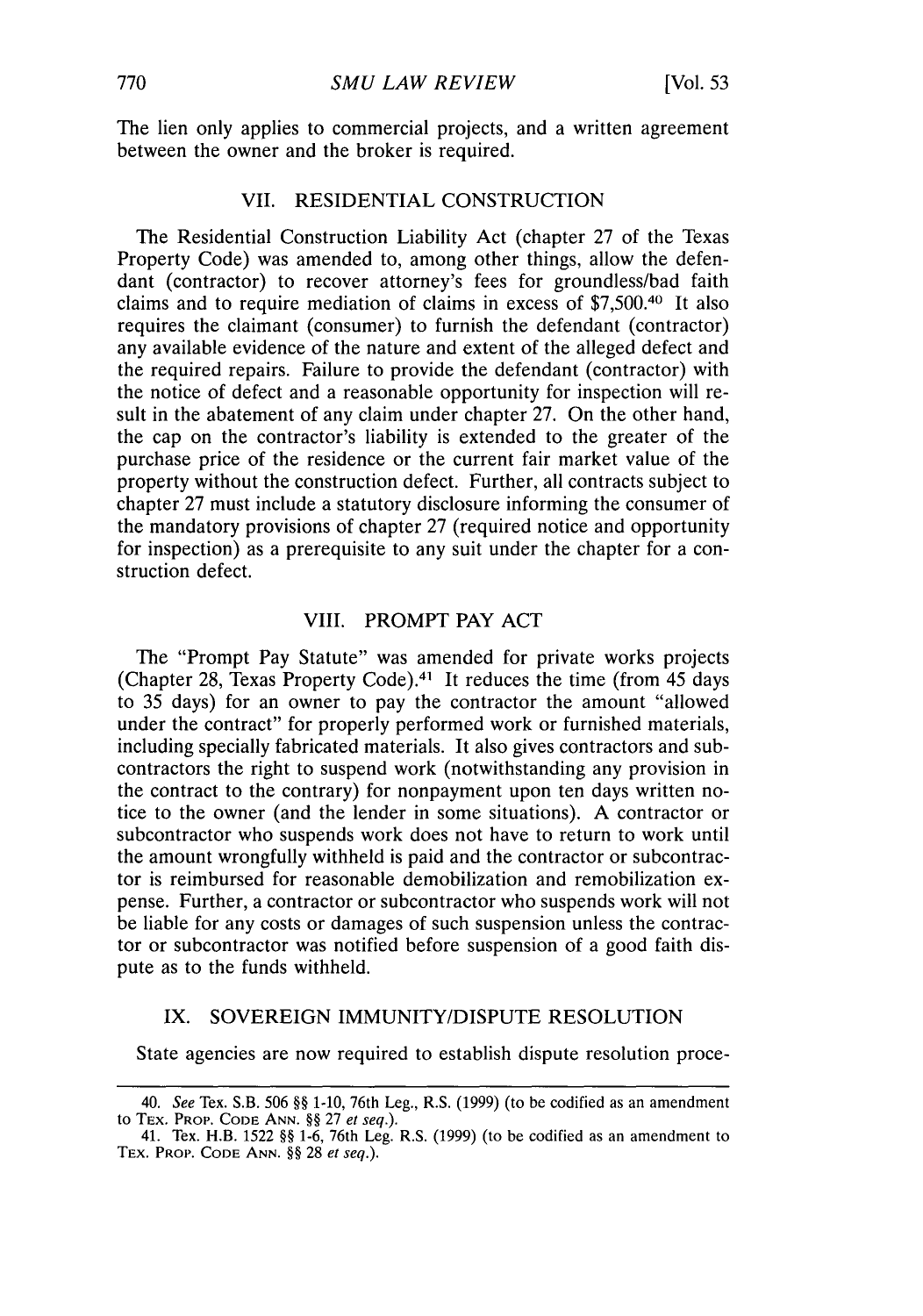dures for contractual disputes with contractors.<sup>42</sup> If these procedures fail to resolve the dispute, the contractor may request a contested case hearing before the State Office of Administrative Hearings. The contractor is limited to the recovery of unpaid contract funds and may not recover consequential damages, extended overhead, or attorney's fees. If the award is less than **\$250,000,** the state agency is required to pay the award from appropriated funds. If the award is \$250,000 or more, the administrative law judge must issue a written opinion with findings of fact and may recommend payment or rejection of payment, in whole or in part, to the Legislature. In the case of the larger award, the contractor will have to seek an appropriation from the Legislature for payment or consent from the Legislature to file suit against the State. This is obviously less than the contracting community was seeking in response to the sovereign immunity issue, but it does at least provide a mechanism for a contractor to obtain an impartial judicial determination of a breach of contract claim which will result in payment for the smaller awards and will enhance payment for the larger claims.

<sup>42.</sup> *See* Tex. H.B. 826 §§1-15, 76th Leg. R.S. (1999) (to be codified as amendments to TEX. Gov. **CODE ANN.** §§ 441 *et seq.;* TEX. LOCAL Gov. **CODE ANN.** §§ 2208 *et seq.;* TEX. Gov. **CODE ANN.** § 2209, *et. seq.).*